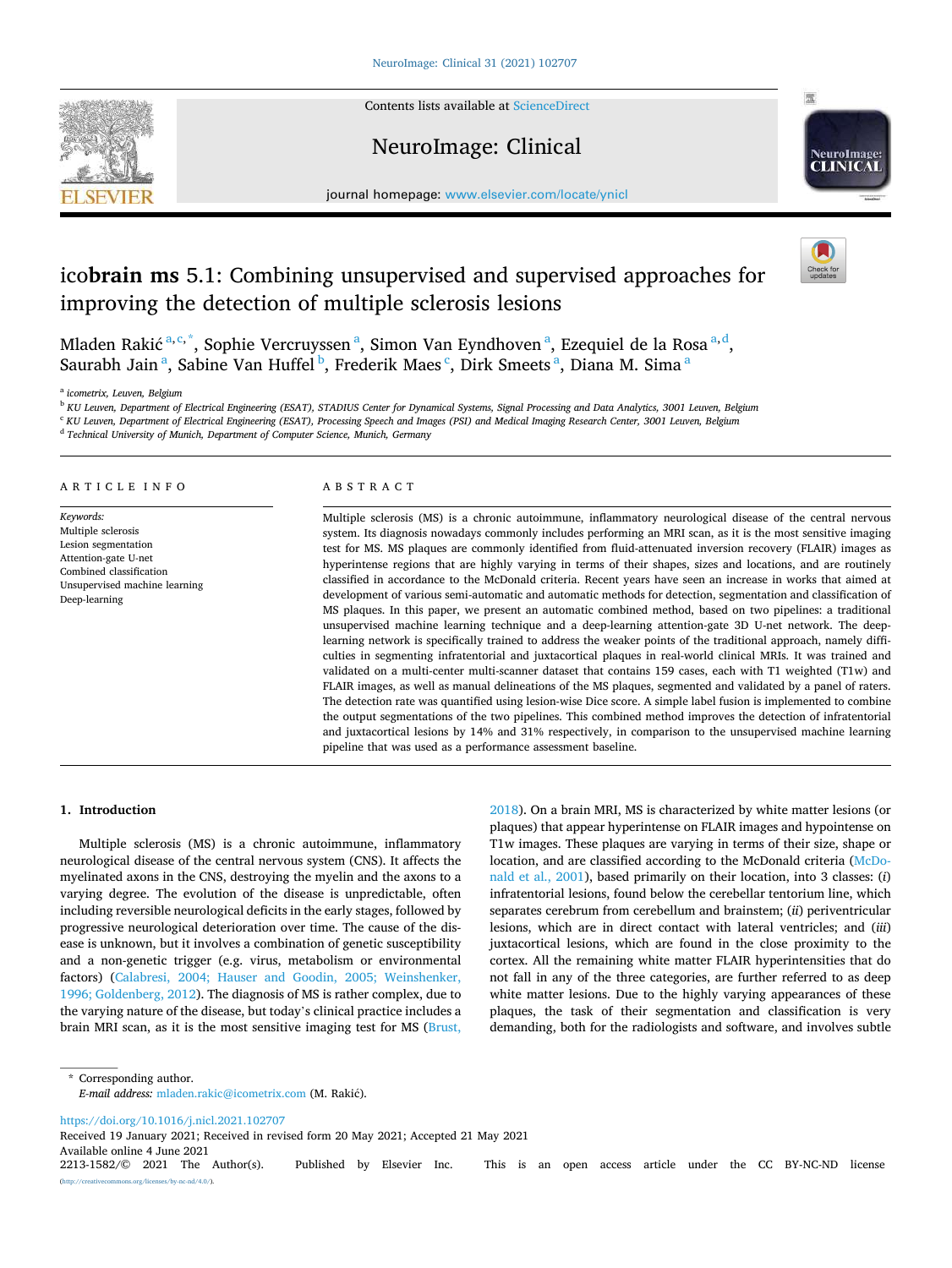<span id="page-1-0"></span>considerations when detecting smaller lesions in particular. The complexity of the task increases even more when class imbalance is taken into account: periventricular plaques tend to be dominant, followed by deep white matter, while infratentorial and juxtacortical plaques are commonly underrepresented. Furthermore, MRI scans are varying in protocols and image characteristics in general, in contrast to very standardized images obtained, for instance, with computed tomography. This paper presents a combined method for the MS lesion segmentation and classification on real-world clinical data, which combines a traditional machine learning technique implemented in ico**brain ms** 5.0, with a deep-learning network that aims to improve weaker points of the former method. It has been shown that combined methods add a margin of improvement in similar tasks aimed at segmentation and/or classification of various brain pathologies ([Kamnitsas](#page-8-0)  [et al., 2017; Valverde et al., 2017; Raki](#page-8-0)ć et al., 2020). Special attention is given to making the method robust and able to generalize well, which reflects mainly in the way multi-center real-world data stratification is performed. ico**brain ms** 5.0 [\(Jain et al., 2015\)](#page-8-0) was used as a baseline to assess the performance on the segmentation and classification task. The method was then developed in order to improve the current version, and was consequently integrated into the new version of the ico**brain ms**  software, 5.1.

### **2. Materials and methods**

## *2.1. icobrain ms*

ico**brain** 5.0 is a medical device software that measures relevant volumes of brain structures to assist radiologic assessment of patients with neurological disorders [\(Jain et al., 2015](#page-8-0)). It is a fully automated tissue and lesion segmentation and quantification software that uses 3D T1-weighted and FLAIR MRIs. The entire method is described elsewhere ([Jain et al., 2015\)](#page-8-0). Briefly, the FLAIR image is rigidly co-registered to the T1-weighted image, and probabilistic anatomical priors for grey matter (GM), white matter (WM) and cerebrospinal fluid (CSF), defined in Montreal Neurological Institute (MNI) space ([Evans et al., 1992](#page-8-0)), are transferred to the T1-weighted image space using an affine registration followed by a non-rigid registration. An iterative algorithm based on probabilistic tissue priors is then used to segment the T1-weighted image into GM, WM and CSF, while maintaining spatial consistency, until convergence. Further, an iterative process that generates a map based on deviation of the intensity of each voxel in the FLAIR image from the combined tissue classes (outlier belief map) is used to segment WM lesions, which are then filled in on the bias-corrected T1-weighted image with their neighborhood WM intensities. Binary lesion segmentation is split into its individual connected components prior to labeling them according to location. Anatomic regions are used in order to establish proximity and to guide the classification of lesions based on their location. The following regions are first obtained from ico**brain** segmentations of WM, GM and CSF, with the help of a parcellation atlas defined in MNI space and brought to patient space through the non-rigid atlas to image registration: (*i*) cortical gray matter, (*ii*) lateral ventricles, (*iii*) brainstem, and (*iv*) cerebellum. The following rules for labelling each component are applied in cascade: (*i*) if the dilated component's overlap with cortical gray matter accounts for more than 10% of the component's volume, it is juxtacortical; (*ii*) else if the component is within the infratentorial region (brainstem or cerebellum, as defined by their corresponding segmentation masks), it is infratentorial; (*iii*) else if the component intersects the dilation of the lateral ventricles segmentation, it is periventricular; (*iv*) else the component is deep white matter.

# *2.2. Dataset*

The dataset consists of real-world pre-contrast T1 and FLAIR MS patient brain scans, together with the manual delineation of four different spatial classes of white matter plaques/FLAIR hyperintensities: infratentorial, periventricular, juxtacortical and deep white matter. Manual delineation, also referred to as ground truth, was based on 2D semi-automatic delineation on axial slices, and each subject was delineated by one rater trained in manual MS lesion segmentation, after which the validation was performed by an independent reviewer. The data is a multi-center and multi-scanner sample of real-world clinical data, and was stratified into training, validation and testing sets by following a carefully designed protocol that preserves robustness and minimizes any bias towards a certain aspect of the data, such as screening site, scanner model, magnetic field strength, scan quality, slice thickness, etc. From the available pool of subjects that agreed to the use of their data for research purposes, we sampled 93 subjects for training, 15 subjects for validation, and 51 subjects for the testing set. The sampling was done in a semi-random way in order to meet the stratification criteria as closely as possible. Take for example scanner manufacturer as a criterion: the idea is to have scans coming from all manufacturers present in the full data, which were Philips, GE, Siemens and Hitachi, in all 3 sets, in order to have diverse sets; but, in the original pool of patients, scans coming from Philips and Siemens scanners were predominantly represented, and will stay dominant by randomly sampling cases for the training set, but it is ensured that scans coming from all 4 scanner manufacturers are still present in the stratified set. Afterwards, we try to mimic the same notion in the validation and testing sets – to have all 4 represented, but by following the same distribution that was determined from the original pool of subjects. This sampling procedure was employed by simultaneously accounting for the following characteristics: patient age, patient sex, lesion load (in ml), T1 slice thickness (in mm), FLAIR slice thickness (in mm), magnetic field strength (in T), scanner manufacturer and scanner model. To further minimize bias during training with respect to screening site and scanner manufacturer in this multi-center dataset, the following strategy was used: if a certain screening site/scanner manufacturer combination was sampled and present in the testing set, the same combination cannot be associated with any of the subjects selected for training and validation sets, the idea being to keep training and testing phases as independent from each other as possible. Manual delineation of all cases was performed by a panel of raters. Each case was segmented by one and reviewed by

### **Table 1**

Summary of the dataset details after the data stratification step. Numbers specified in brackets indicate range of values. Lesion load was computed from the MNI space. (GT – ground truth, IT – infratentorial, PV – periventricular, JC – juxtacortical, DWM – deep white matter)

| Criterion                                     | Training           | Validation         | Testing                 |
|-----------------------------------------------|--------------------|--------------------|-------------------------|
| Patient age                                   | [16, 81]           | [17, 73]           | [20, 70]                |
| Patient sex                                   | M: 40, F: 53       | M: 4, F: 11        | M: 20, F: 31            |
| T1 slice thickness<br>[mm]                    | [0.45, 1.20]       | [0.50, 1.50]       | [0.50, 1.20]            |
| <b>FLAIR slice thickness</b><br>[mm]          | [0.50, 3.00]       | [0.50, 3.00]       | [0.50, 3.00]            |
| Lesion load from GT<br>[ml]                   | [0.22, 76.54]      | [2.45, 27.56]      | [0.17, 69.43]           |
| Lesion load per class<br>$\lceil$ ml $\rceil$ | IT: [0, 4.07] 0.24 | IT: [0, 0.55] 0.14 | IT: $[0, 1.09]$<br>0.14 |
| [MIN-MAX] MEAN                                | PV: [0.05, 74.14]  | PV: [0.84, 22.30]  | PV: [0.02,              |
|                                               | 11.44              | 10.82              | 66.11] 8.33             |
|                                               | JC: [0, 7.18] 0.77 | JC: [0, 2.79] 0.86 | JC: [0, 4.25]<br>0.66   |
|                                               | DWM: [0, 5.55]     | DWM: [0, 4.01]     | DWM: [0, 7.91]          |
|                                               | 1.29               | 1.58               | 1.03                    |
| Magnetic field<br>strength                    | 1.5T: 39, 3T: 54   | 1.5T: 4, 3T: 11    | 1.5T: 19, 3T: 32        |
| Scanner<br>manufacturer                       | Philips: 35        | Philips: 5         | Philips: 18             |
|                                               | GE: 10             | GE: 2              | GE: 17                  |
|                                               | Siemens: 46        | Siemens: 7         | Siemens: 15             |
|                                               | Hitachi: 2         | Hitachi: 1         | Hitachi: 1              |
| Number of cases                               | 93                 | 15                 | 51                      |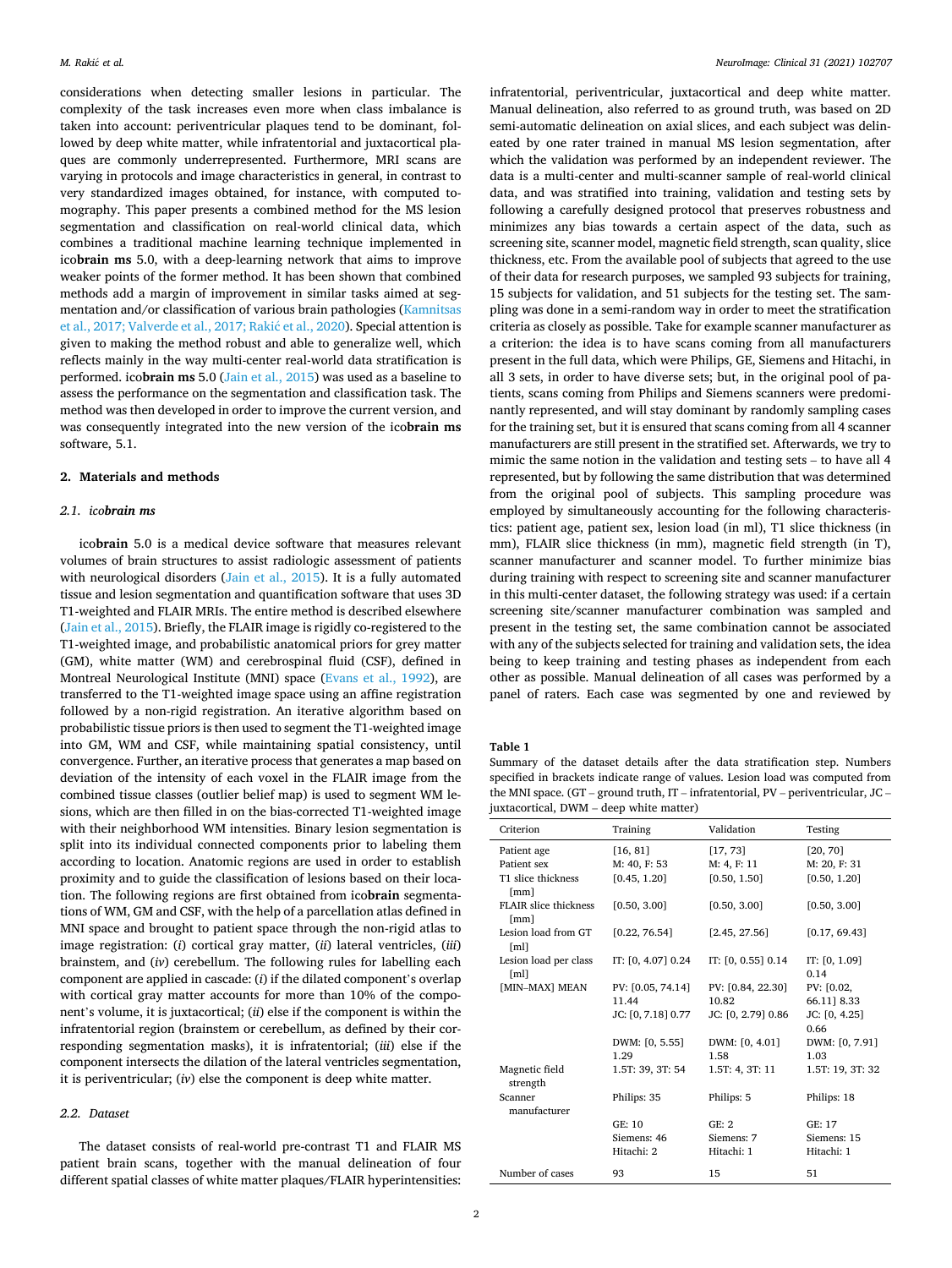<span id="page-2-0"></span>another rater. However, raters assigned to segmenting training cases did not get the testing cases assigned to them, and vice versa. [Table 1](#page-1-0)  summarizes the details of the three sets, listing the associated characteristics used during the stratification step.

### *2.3. Attention gate U-net*

In order to tackle the challenge of locating, segmenting and classifying infratentorial and juxtacortical plaques in a more robust way, we propose in this paper a deep-learning approach. We trained a 3D attention-gate U-net (Fig. 1), inspired by the works of [Çiçek et al. \(2016\)](#page-8-0)  and [Oktay et al. \(2018\)](#page-9-0). The underlying principle of an attention-gate block is that it guides the training process so that the network focuses on learning more salient features of the input patches. All images were subjected to a common preprocessing pipeline, which includes the following steps: (*i*) each T1w and FLAIR image was affinely registered to the MNI template [\(Evans et al., 1992\)](#page-8-0) and linearly resampled to  $1 \times 1 \times$ 1 mm, (*ii*) skull-stripping using the brain mask obtained with ico**brain**  was performed, and (*iii*) a simple z-score intensity normalization (i.e. subtracting the mean intensity from each brain and dividing by its standard deviation) followed. The first half of the network (downward path) compresses the relevant information from the input image, which helps the second half of the network (upward path) in synthesising the segmentation information at four different resolutions. In the deeper layers of the network, the receptive field is much larger than in the shallow layers, providing coarse-grained context for the segmentation in the upward path. It is important to note that all operations specified here are performed on both T1w and FLAIR input patches (i.e. T1w and

FLAIR images form a 2-channel 3D image input). In the compression/ downward path, every layer has two convolutional blocks with kernel size of  $3 \times 3 \times 3$  and each convolution is followed by a rectified linear unit (ReLU) activation function ([Krizhevsky et al., 2017](#page-8-0)). Then, a  $2 \times$  $2 \times 2$  max pooling operation decreases the input resolution by half. During the synthesis/upward path, a  $2 \times 2 \times 2$  upsampling operation is performed, followed by concatenation with an attention-gated feature map from the downward path at the same level, as well as with the cropped feature map from the downward path at the same level, and two convolutions with ReLU activation. In the attention-gate blocks, instance normalization [\(Ulyanov et al., 2016\)](#page-9-0) is employed after each convolution layer with a leaky ReLU activation ([Maas et al., 2013](#page-8-0)). Skip connections are added from the same resolution of the compression path to provide high-resolution features before performing convolution operation. In the final layer, a  $1 \times 1 \times 1$  convolution layer reduces the number of output channels to 5 classes (background, infratentorial plaques, periventricular plaques, juxtacortical plaques and deep white matter plaques) followed by a softmax function to enforce sparse segmentation. The network has around 21 million parameters and is trained with input voxel patches of size  $64 \times 64 \times 64$  with 5 output channels and a batch size of 2. The output patch size is  $64 \times 64 \times 64$  with a voxel size of  $1 \times 1 \times 1$  mm<sup>3</sup> in the output segmentation. The output of the network is resampled to the input resolution by performing nearest neighbour interpolation. The network is trained by minimizing the sum of the mean (over classes) of the Dice loss and the Weighted Categorical Cross-Entropy via means of Stochastic Gradient Descent with momentum (learning rate =  $10^{-3}$ , decay factor = 0.1, momentum = 0.9). The Weighted Categorical Cross-Entropy loss (wCXE) for the batch of



**Fig. 1.** Graphical representation of the attention-gate U-net used for segmentation and classification of the plaques. (Conv. – convolution, Int. Norm. – intensity normalization, Concat. – Concatenation,  $+$  – element-wise sum,  $\times$  – matrix multiplication).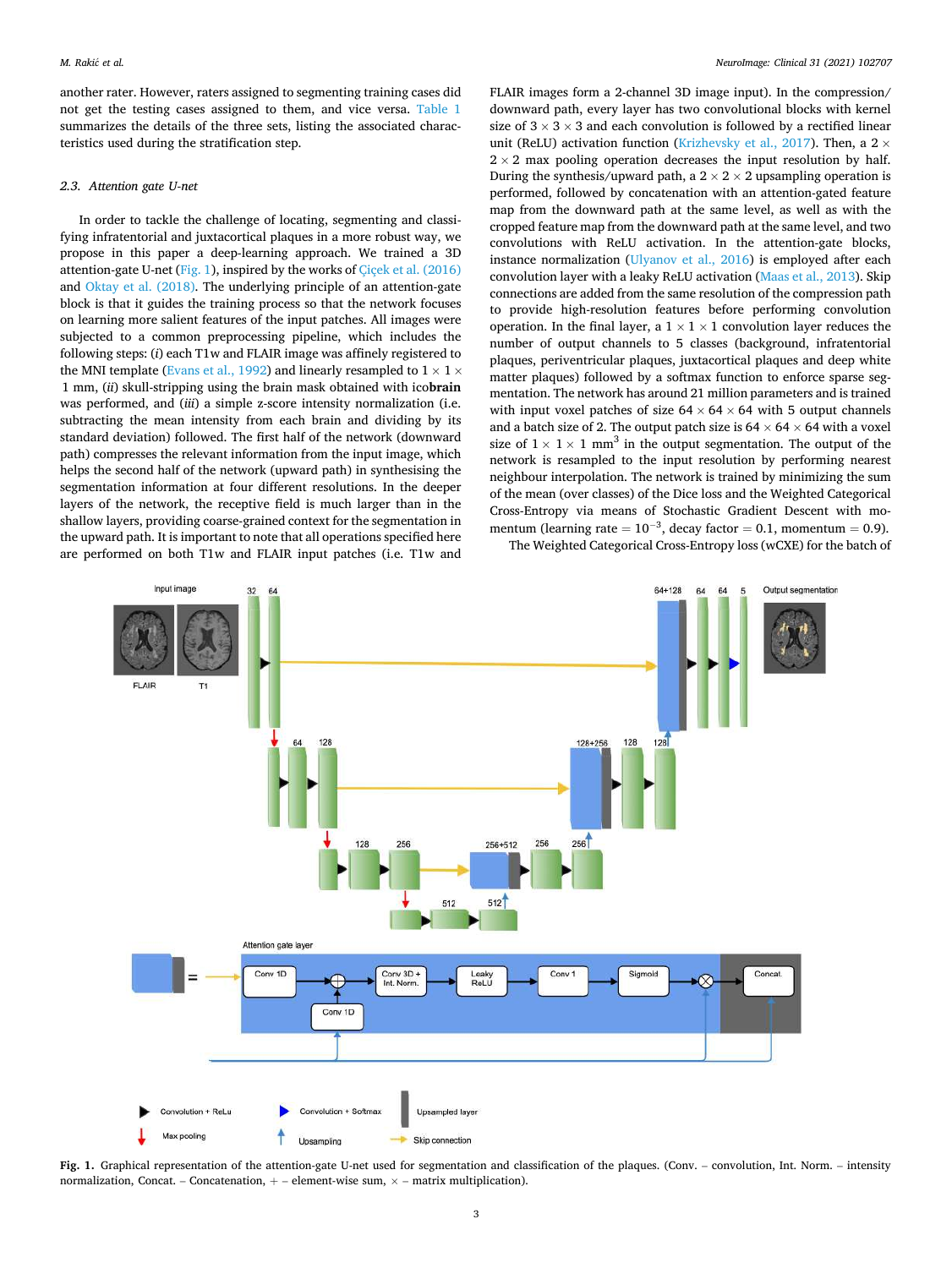*M* images, in which the sample weight at each voxel is purely defined by its ground truth class *c*, is defined as:

$$
J_{wCXE}(\boldsymbol{\alpha}, \boldsymbol{Y}, \boldsymbol{P}) = -\frac{1}{MI} \sum_{m=1}^{M} \sum_{i=1}^{I} \sum_{c=1}^{C} \alpha_c y_{mi}^{(c)} \log p_{mi}^{(c)} \tag{1}
$$

$$
= -\frac{1}{MI} \sum_{m=1}^{M} \sum_{c=1}^{C} \alpha_c \langle \mathbf{y}_m^{(c)}, \log \mathbf{p}_m^{(c)} \rangle \tag{2}
$$

It is bounded between 0 (when the predictions for all ground truth positive voxels approach 1) and  $\infty$  (when the predictions for all ground truth positive voxels approach 0). In the formula above, *M* is the batch size, *I* is the number of voxels in each patch, while *C* is the number of classes. Further,  $\mathbf{y}_m^{(c)} \in \{0,1\}^I$  is the ground truth for class  $c$  in image  $m$ ,  $\mathbf{p}_m^{(c)} \in \mathbb{R}^I$  is the softmax prediction for class  $c$  in image  $m$  and  $\pmb{\alpha} \in \mathbb{R}^C$  are the class importance weights. These weights are 0.35 for infratentorial, 0.1 for periventricular, 0.35 for juxtacortical and 0.25 for deep white matter class, as well as 0.05 for the background.

The Mean Dice loss is the average of the class-wise Dice losses.

$$
J_{MDL}(Y, P) = 1 - \frac{1}{C} \sum_{c=1}^{C} \sum_{m=1}^{M} \frac{2 \sum_{i=1}^{I} y_{mi}^{(c)} p_{mi}^{(c)}}{\sum_{i=1}^{I} (y_{mi}^{(c)} + p_{mi}^{(c)})}
$$
(3)

The Mean Dice loss is bounded between 0 (when the predictions for all ground truth positive voxels approach 1, and the predictions for all ground truth negative voxels approach 0) and 1 (when the predictions for all ground truth positive voxels approach 0).

In order to increase diversity of the dataset and minimize overfitting, simple data augmentation, which includes left/right flipping of the patches and addition of white Gaussian noise, was applied. To compensate for the class imbalance, namely the underrepresentation of infratentorial and juxtacortical plaques, we consider class-weighted cost function, as previously stated. Generally, each voxel was assigned the label corresponding to the class with the highest softmax probability in the network's output, but only if this probability exceeded a set threshold (0.5 for infratentorial and juxtacortical lesions, 0.75 for periventricular and deep white matter lesions) – else it was considered background. These thresholds were tuned and chosen with a goal of approximately maximizing the lesion detection performance on the validation dataset. Subsequently, several refinement steps were conducted as part of the postprocessing pipeline. These steps relate to labelling restrictions that can be formulated as follows: (*i*) all lesions segmented in the infratentorial region of the brain (which was defined by overlaying the cerebellum and brainstem mask) were strictly assigned infratentorial label, and vice versa, lesions segmented in the supratentorial region as infratentorial were assigned the label based on the second highest probability; (*ii*) only lesions touching the lateral ventricles of the brain could be assigned periventricular label; and (*iii*) in case a segmented group of connected voxels contained more than one assigned label, the most frequent label present in the segmentation was kept for the entire connected component.

## *2.4. Combined method*

We use a label fusion approach to combine outputs of ico**brain ms**  5.0 and the attention-gate U-net presented in Section [2.3](#page-2-0). Each case is thus first segmented with both pipelines. Since the attention-gate U-net was designed to focus on the underrepresented juxtacortical and infratentorial classes, we hypothesize that the U-net segmentation outperforms the ico**brain ms** 5.0 pipeline for these classes only. Therefore, we kept periventricular and deep white matter lesions detected with ico**brain ms** 5.0, and infratentorial and juxtacortical plaques coming from the outputs of attention-gate U-net in the final segmentation. A rule-based approach is conducted as a post-processing step, in order to resolve potential labelling conflicts that can occur when merging the

resulting segmentation outputs from the two separate pipelines. A detailed graphical explanation of this conflict resolving step is provided in Fig. 2. It is important to note the fact that detected lesions smaller than 0.005 ml were removed from the final segmentation. This threshold was chosen by evaluating different values ranging up to 0.01 ml on the validation dataset and by visual inspection. Even though it might be clinically relevant to catch such small lesions, we found that keeping those would result in too many false positives. Furthermore, we believe that such small lesions are potentially heavily impacted by partial volume effects, so we do not expect meaningful training and inference to be possible at that scale. The combined approach, together with the baseline ico**brain ms** 5.0, was also evaluated on the publicly available training set containing 15 cases from 2016 MICCAI MS Lesion Segmentation Challenge [\(Commowick et al., 2018\)](#page-8-0).

#### *2.5. Performance metrics*

We use lesion-wise Dice score (LWDS) computed over the entire test set as a metric that encompasses both detection of the plaques, as well as their classification, for it allows simple comparison when evaluating results coming from different methodological approaches. It is a metric that quantifies the detection rate and correct classification rate of different types of plaques, by comparing labels of connected components in ground truth with associated network output.

$$
LWDS = \frac{2TP + \epsilon}{2TP + FN + FP + \epsilon}
$$
\n<sup>(4)</sup>

In the formula above, *TP, FN* and *FP* signify counts of detected lesions (i.e. connected components) that are true positives, false negatives and false positives, respectively.  $\epsilon$  is a small smoothing factor, commonly used to avoid division by zero.

We define a lesion as detected if at least one labelled voxel in a connected component inside the segmented volume matches the corresponding voxel's label in the ground truth. All the connected components in the output segmentation have a single label assigned to each, so the issue of having a single voxel randomly assigned a different label inside a connected component, and thus by chance get matched with a



Fig. 2. Potential labelling conflicts are resolved as indicated in the matrix above. A vivid color indicates that the label provided by one of the pipelines should be kept (i.e., periventricular (PV) and deep white matter (DWM) from ico**brain ms** 5.0, and infratentorial (IT) and juxtacortical (JC) from the combined method, ico**brain ms** 5.1), while a light color indicates that the label class should be discarded. In case of conflicts, the matrix shows which label prevails. Gray squares signify that conflicts are not possible for IT lesions, since the anatomical constraints for assigning the IT label enforce mutual exclusion with other labels.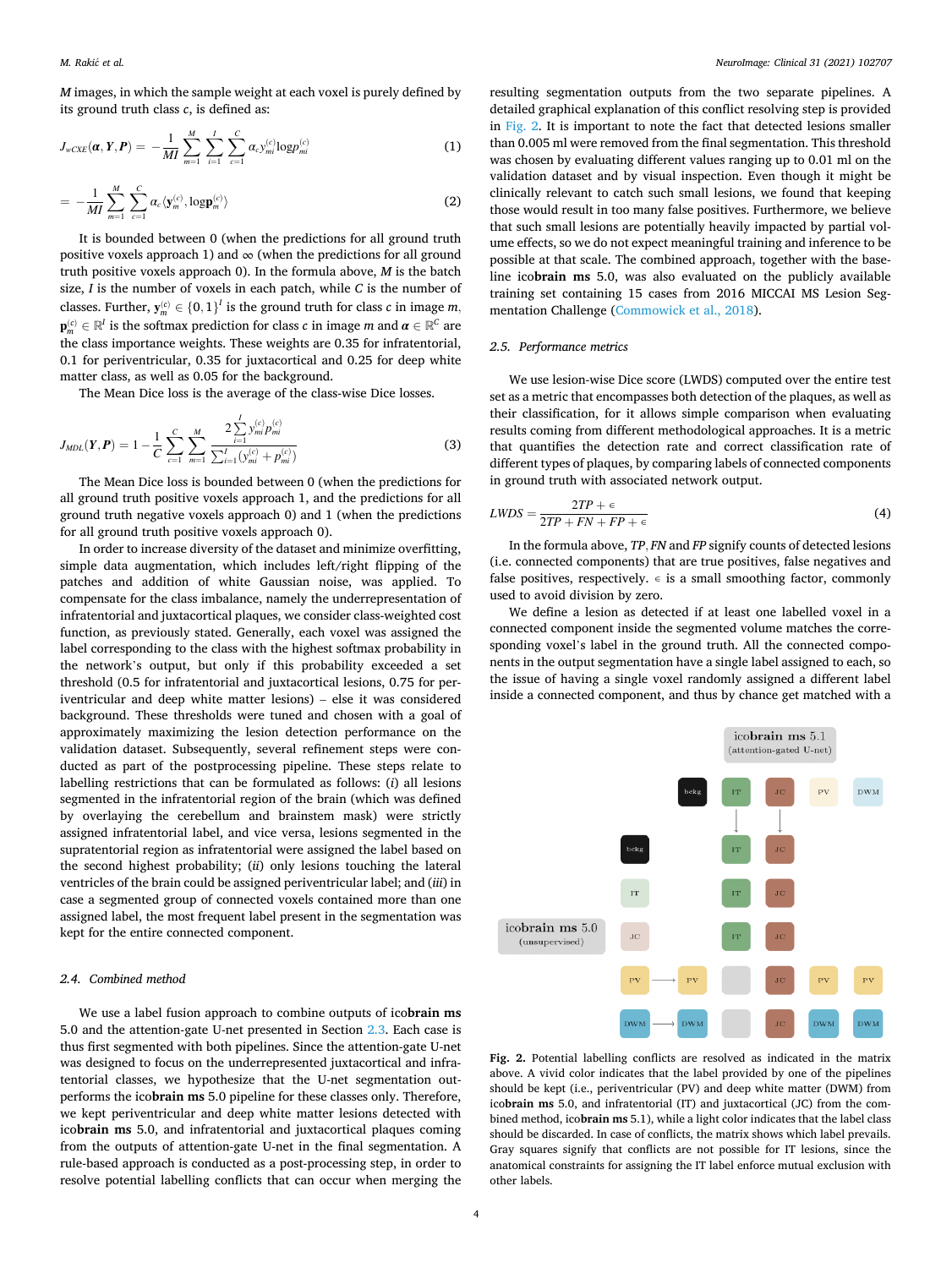<span id="page-4-0"></span>corresponding component in ground truth, is avoided. Note that in order to define and label connected components, we consider the 26-connected voxels neighborhood in 3-dimensional space.

The only problematic situation occurs when one connected component in ground truth overlaps with more connected components in the automated segmentation, or vice versa. To tackle this, we propose the following strategy of counting overlapping lesions: first, we loop over all the connected components in the ground truth segmentation and we look for matching components in the method's segmentation. If a certain lesion gets matched, and is thus considered as true positive, then the loop over all components is interrupted. Otherwise, if at the end of the loop there is no match for a certain connected component, 1 is added to the false negative count for the corresponding class. Secondly, we loop over all connected components in the method's segmentation and perform a reverse comparison with components in ground truth segmentation. In case there is a component that has no match (i.e. no overlapping voxels with any component in ground truth), 1 is added to the false positive count for the associated class. This strategy also allows for creation of confusion matrices associated with each of the described methods, which contain the number of correctly classified plaques, as well as counts of missclassified ones, illustrating different class mixing combinations that occurred. Each row corresponds to a certain class and is linked to the experts' delineation (i.e. ground truth), whereas each column corresponds to the different classes, but associated with the method output. Hence, a confusion matrix with high counts on the main diagonal (true positives) and low counts elsewhere (class mixing, false positives, false negatives) is indicative of high lesion detection performance.

Additionally, we use the volumetric computations to determine the differences between the estimated volumes and the ones calculated from the ground truth. These volumetric comparisons offer further insights into the performance of a method and were conducted on two levels: on a patient level, considering the lesions as a single class, and on a lesion level, where we distinguish among the 4 defined classes of lesions. Besides the estimated volumes, we also present voxel-wise Dice scores obtained on a patient level, and how these scores relate to the volumetric lesion load from the ground truth.

#### **3. Results**

Table 2 illustrates the lesion-wise Dice scores obtained for each of the three methods (i.e. two separate pipelines and one combined approach) evaluated on the test set which contains 51 cases; the scores are split into 4 values associated with each of the 4 classes of interest.

Figs. 3a–c show the confusion matrices of ico**brain ms** 5.0, the attention-gate U-net and the combined method, respectively.

The combined approach has fewer false negatives (first column of the matrices) than ico**brain ms** 5.0. Similarly, there is a drop in false positive counts (first row of the matrices) in the combined approach, compared to attention-gate U-net method. More importantly, there is an increase in true positive counts in the combined method, especially for infratentorial and juxtacortical plaques, compared to the original ico**brain ms** 5.0 results.

#### **Table 2**

Mean lesion-wise Dice scores for different types of multiple sclerosis plaques evaluated on the test set (51 cases) using 3 different methods as segmentation techniques. (AG – attention-gate, IT – infratentorial, PV – periventricular, JC – juxtacortical, DWM – deep white matter)

| -          |                 |          |          |
|------------|-----------------|----------|----------|
|            | icobrain ms 5.0 | AG U-net | Combined |
| IΤ         | 0.34            | 0.48     | 0.48     |
| PV         | 0.77            | 0.69     | 0.77     |
| JC         | 0.31            | 0.59     | 0.62     |
| <b>DWM</b> | 0.71            | 0.70     | 0.69     |
| Mean       | 0.57            | 0.62     | 0.64     |



(a) icobrain ms 5.0 has a very good performance for PV and DWM, but falls short in detecting JC and IT lesions.



(b) the attention-gate U-net improves the detection of IT and JC lesions, compared to icobrain 5.0.



(c) the combined method takes the best of both individual methods in order to improve the performance overall.

**Fig. 3.** Confusion matrices obtained using three different methods evaluated on the test set. (Bck – background, IT – infratentorial, PV – periventricular, JC – juxtacortical, DWM – deep white matter).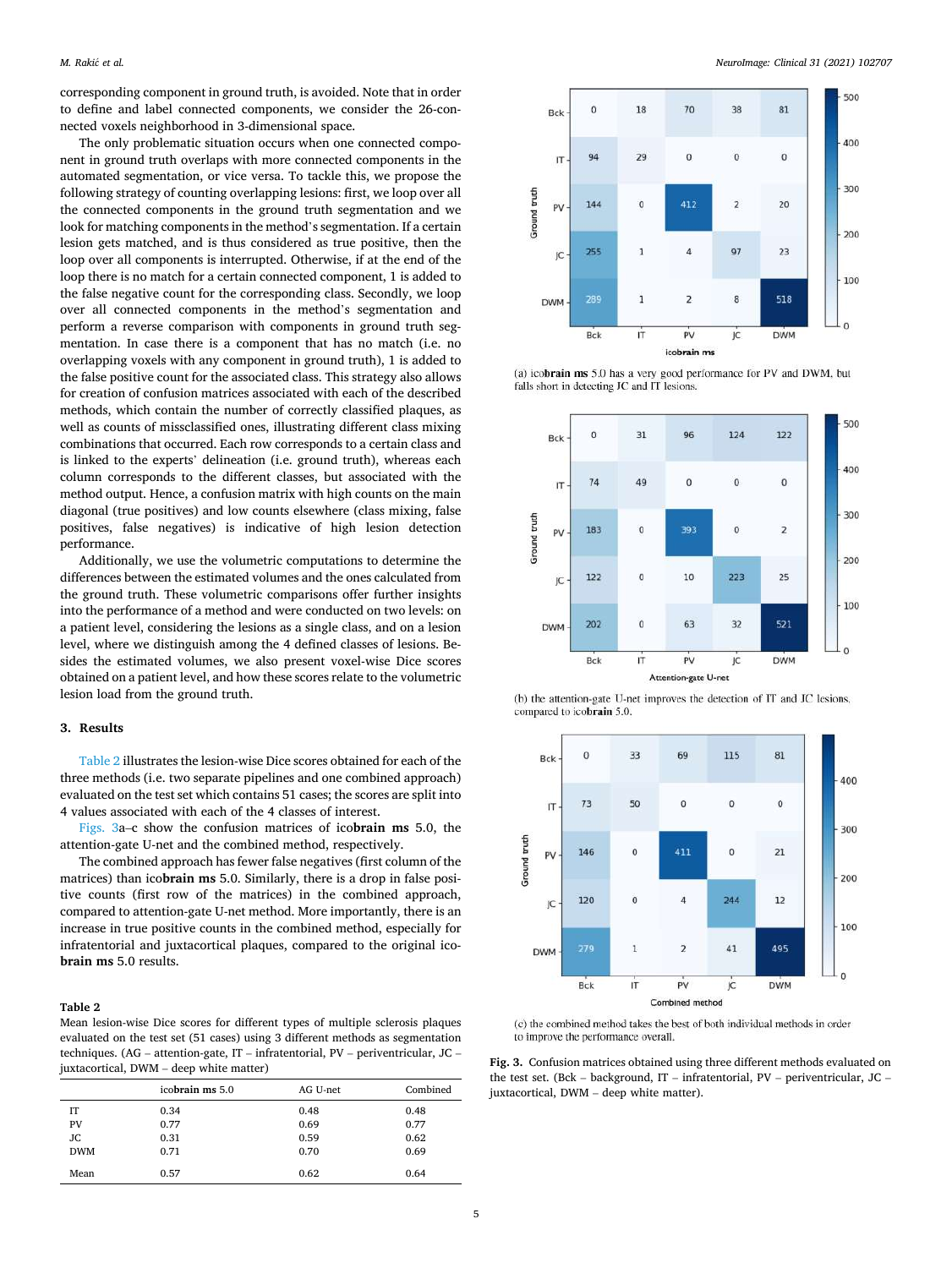We conducted Wilcoxon signed-rank tests per lesion type to assess the difference in lesion-wise Dice scores attained by the different methods accross patients. Obtained p-values lead us to the following conclusions: (*i*) periventricular lesion detection and segmentation was significantly better in the combined method in comparison to the attention-gate U-net model (p *<* 0.05), (*ii*) juxtacortical lesion performance was significantly better in the combined method in comparison to the ico**brain ms** 5.0 ( $p < 0.05$ ), (*iii*) there was no significant difference observed among the methods when it comes to deep white matter lesions, (*iv*) there was no significant improvement observed in infratentorial lesion detection and segmentation in the combined method compared to ico**brain ms** 5.0, even though [Table 2](#page-4-0) shows an average improvement of 14%.

The example images in [Fig. 7](#page-7-0) illustrate the new method's capabilities of better detection and segmentation of juxtacortical and infratentorial plaques, in comparison to the original ico**brain ms** 5.0 version.

As an additional insight into the obtained results from the combined method in particular, Fig. 4 summarizes the volumetric estimations obtained on a patient level, considering all the lesion classes as one, whereas [Fig. 5](#page-6-0) breaks down these estimates according to the 4 defined classes of MS lesions. Furthermore, [Fig. 6](#page-6-0) shows the values of voxel-wise Dice scores calculated on a patient level. The results reported on Figs. 4–6 are all evaluated on the test set, and all the displayed volumes are computed from the MNI space.

When it comes to evaluating the methods on the 2016 MICCAI MS Lesion Segmentation Challenge training dataset, the mean obtained lesion-wise Dice scores were 0.61 for ico**brain ms** 5.0, 0.68 for attention-gate U-net and 0.66 for the combined method, which is relatively in line with the values reported in [Table 2.](#page-4-0) Even though the highest value obtained with this analysis corresponds to the attentiongate U-net, it also resulted in the highest number of false positive lesions. On the other hand, ico**brain ms** 5.0 yielded the highest number of false negative lesions, while the combined method balanced those numbers out. This showcases the generalisation capabilities and robustness of the proposed method when evaluated on an independent dataset.

Additionally, we provide the voxel-wise Dice scores obtained on the 2016 MICCAI MS Lesion Segmentation Challenge training dataset when using our three methods. The obtained average values per patient were 0.58 for both ico**brain ms** 5.0 and 5.1 and 0.62 for the attention-gate Unet. These values are further looked into in the next section.



**Fig. 4.** The combined method shows a good trend when it comes to volumetric estimation of lesions in general (Pearson's correlation coefficient  $r = 0.99$ ), displaying the volumetric intersection points in relatively close proximity to the identity line shown in red. Each dot represents one subject from the test set.

### **4. Discussion**

The principal motivation of this research was to come up with a robust way of segmenting and classifying MS lesions coming from realworld clinical data, regardless of the scanner model and imaging protocols used or volumetric lesion load observable from the scan. The performance of ico**brain ms** 5.0 is very good when it comes to periventricular and deep white matter lesions, but the detection of infratentorial and juxtacortical lesions is its main weak point. To address this shortcoming, we trained the attention-gate U-net. It is important to note that we also trained a standalone U-net without the attention gates, but obtained unsatisfactory results. The combination of both methods subsequently improved the performance of either method in isolation. Even though the Wilcoxon signed-rank test showed no significant improvement when it comes to infratentorial lesions, a plausible explanation is that because the lesion-wise Dice scores are computed on a per patient basis, and with the sparse occurrence of lesions often end up being 0 or 1, the statistical test was expected to have low power for this class. While the results presented in [Figs. 3 and 4](#page-4-0) showcase promising results in terms of the detection rates and the estimation of lesion load per patient, it is important to address some subtleties and draw conclusions from the results shown in [Figs. 5 and 6](#page-6-0). Even though the combined method demonstrates favorable trends in terms of volumetric estimation for certain lesion types, mainly periventricular and deep white matter, there are still cases where the estimation of underrepresented lesion types (infratentorial and juxtacortical) is subpar. Further, in case of a patient with a very low total lesion load, there is a chance that the segmentation fails in terms of Dice coefficient, which is especially observable in [Fig. 6](#page-6-0). Over the course of development of this method, special consideration was given to architectural choices for the design of the attention-gate Unet. Several loss functions, including Dice loss, Generalised Dice loss, Mean Dice loss, Weighted Categorical Cross-Entropy, and various combinations of the losses commonly present in state-of-the-art, have been tested in order to select the one that yields improved network training ([Crum et al., 2006; Sudre et al., 2017; Isensee et al., 2018](#page-8-0)). The chosen loss function is based on the summation of a Weighted Categorical Cross-Entropy and a Mean Dice loss, and thus combines a per-pixel loss with a loss which considers spatial context or overlap. We found that the differential weighting of the classes in the cost function was sufficient to compensate for class imbalance, and that little or no improvement could be achieved beyond this point, via additional methods. We also considered different patch sizes, with underlying assumption being that larger patches allow the network to learn more contextual information. However, patches of  $64 \times 64 \times 64$  (in batch size of 2) were the largest that were possible under the memory limitations. The research was conducted on 8 vCPUs with 16 GB memory. Regarding the computational time, the U-net processing lasts on average less than a minute per case, whereas the total computational time of the combined method is somewhere in the range of 15 to 20 min. Comparing our method with the current state-of-the-art is a highly complex task for numerous reasons. First of all, there is a high inter- and intra-expert variability when it comes to manual delineation of the plaques. Several studies have investigated this variability and reported values that go as high as 68% of volume differences among expert raters ([Grimaud et al., 1996; Styner](#page-8-0)  [et al., 2008; Zijdenbos et al., 2002\)](#page-8-0). To tackle this challenge, many studies focused on developing semiautomatic segmentation methods ([Filippi et al., 1995; Grimaud et al., 1996; Udupa et al., 1997; Ashton](#page-8-0)  [et al., 2003; Parodi et al., 2002; Johnston et al., 1996](#page-8-0)), which often suffer from being too time consuming in everyday clinical practice. When it comes to automatic methods, which on the other side aim to exclude human interaction (and consequently reduce the variability), the biggest obstacle is the validation of a certain method prior to its integration in clinical practice [\(García-Lorenzo et al., 2013](#page-8-0)). Numerous studies used either synthetic data, which does not provide sufficient proof of robustness in real-world scenarios [\(Bricq et al., 2008; Forbes](#page-8-0)  [et al., 2010; Shiee et al., 2010; Younis et al., 2007\)](#page-8-0). Others considered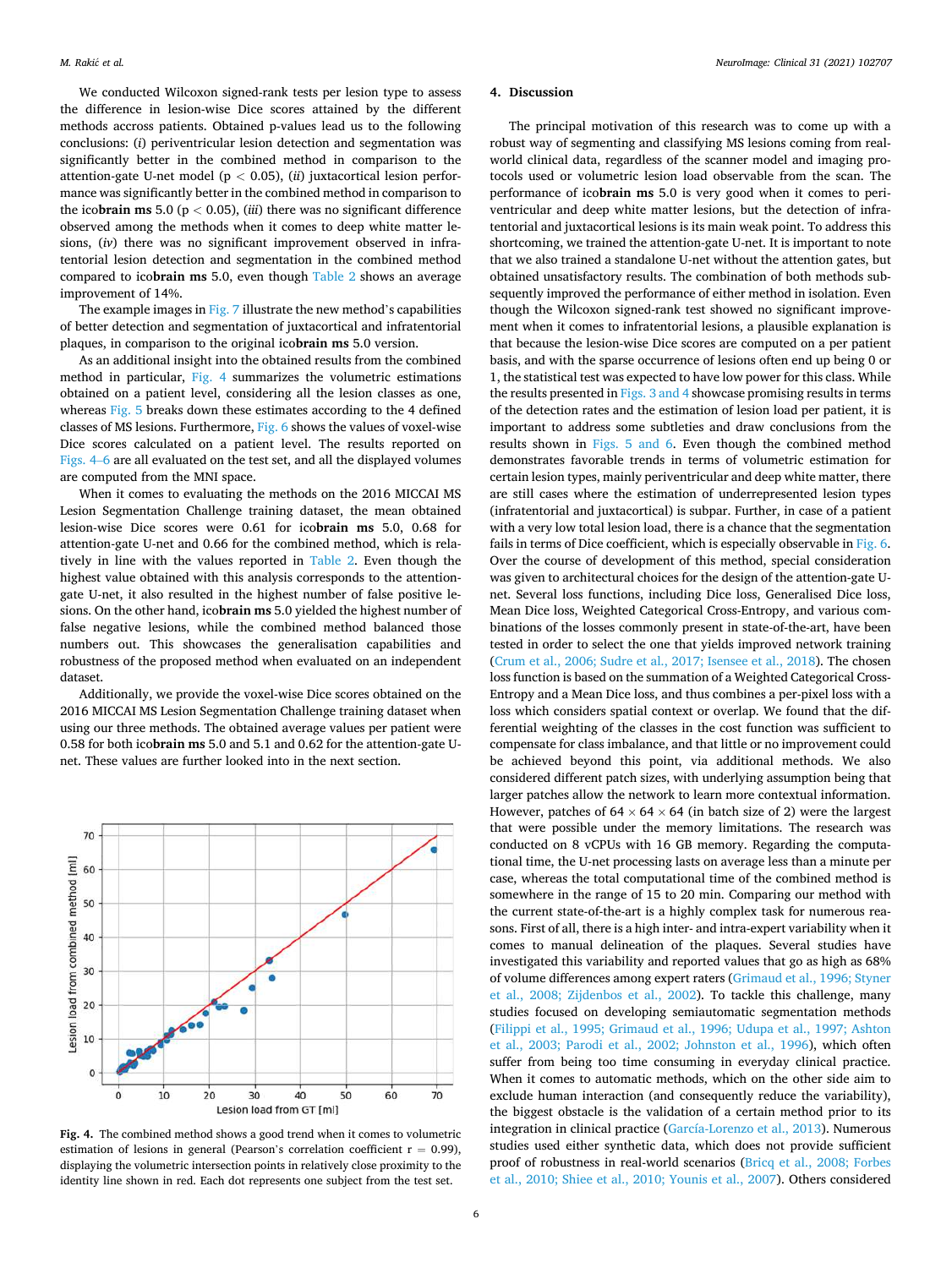<span id="page-6-0"></span>

**Fig. 5.** The combined method demonstrates a favorable trend in volumetric estimation of PV and DWM classes, displaying the volumetric intersection points in relatively close proximity to the identity line shown in red. Each dot represents one subject from the test set. Pearson's correlation coefficients for each class are 0.66 for IT, 0.99 for PV, 0.86 for JC and 0.90 for DWM (IT – infratentorial, PV – periventricular, JC – juxtacortical, DWM – deep white matter, GT – ground truth).



**Fig. 6.** Apart from several subjects with low lesion loads that are poorly segmented in terms of Dice score, there is an observable trend of relatively consistent voxel-wise Dice score values across varying lesion volumes from the ground truth, especially for lesion loads greater than 10 ml. Each dot represents one subject from the test set.

data that lacks in variability, mainly due to the fact that it comes from a single scanner [\(Parry et al., 2002; Vrenken et al., 2010; Alfano et al.,](#page-9-0)  [2000\)](#page-9-0). Multi-center data is crucial to demonstrate robustness and perform proper validation of the method, as MRI acquisition protocols differ greatly, and the probability distribution of voxel intensities varies based on scanner-dependent parameters that are set during every acquisition. In a review paper published by [García-Lorenzo et al. \(2013\)](#page-8-0), out of 48 reviewed papers, only 13 had used data coming from more than one scanner, 11 out of which used data from 2 different scanners, and only 2 had used multi-scanner data, which demonstrates the lack of variability that is often present and the need for a well-designed validation framework that would allow for inter-method result comparisons. To our knowledge, the dataset introduced at 2008 MICCAI MS Lesion Segmentation Challenge [\(Styner et al., 2008](#page-9-0)) has been one of the best attempts to provide a solid ground for validation and comparison of the developed methods. Even though it is considered to be a large dataset, taking into consideration the average number of subjects considered per study, it consists of 20 training cases that come from only two different scanners. In contrast, just the test set used to conduct the study presented in this paper already consists of 51 subjects coming from 22 different scanner models from 4 major scanner manufacturers. This alone showcases the great difference in dataset variabilities that prevent any fair qualitative or quantitative comparisons with previously

developed approaches. The 2016 MICCAI MS Lesion Segmentation Challenge dataset [\(Commowick et al., 2018\)](#page-8-0) is another publicly available dataset including 15 training scans acquired using 3 different scanner vendors from 3 different imaging centers, and while it does contain manual segmentations created from the fusion of 7 different raters to reduce inter- and intra-rater variability, all the lesions are treated as a single class, as opposed to 4 different ones in our approach.

The obtained voxel-wise Dice scores when evaluating our methods on the training set of 2016 MICCAI MS Lesion Segmentation Challenge were 0.58 for ico**brain ms** 5.0 and 5.1 and 0.62 for the attention-gate Unet. Compared to the reported range of values [0.41–0.62] [\(McKinley](#page-8-0)  [et al., 2021](#page-8-0)), where several methods were evaluated on the 2016 MIC-CAI training dataset (in a similar fashion to our approach), these seem to be in line. The same paper by [McKinley et al. \(2021\)](#page-8-0) showed how misleading it is to train and test on non-independent data, since they got much better performance in their cross-validation experiment that used the 2016 MICCAI training dataset only. Another notable result is the Dice coefficient of 0.70 reported in [Hashemi et al. \(2018\)](#page-8-0), where the model was trained using the 2016 MICCAI MS Lesion Segmentation Challenge training dataset and evaluated on the corresponding test set, which includes data coming from the same scanners and delineated by the same set of experts. Therefore, our model is at a disadvantage in a sense that it is being evaluated on an unseen type of data. [Cerri et al.](#page-8-0)  [\(2021\)](#page-8-0) reported the Dice value of 0.65, but there is still a significant difference in the problem statement that distinguishes our work from most of the others, which is the fact that the multi-class approach adds another dimension in terms of complexity.

There is also a wide range of metrics different studies have used to quantify the obtained results. Many of those are voxel-based similarity metrics, whereas others focused on lesion-level metrics ([Goldberg-](#page-8-0)[Zimring et al., 1998; Sajja et al., 2006; Styner et al., 2008; Yamamoto](#page-8-0)  [et al., 2010](#page-8-0)), such as lesion-wise Dice score. The latter are less sensitive to the manual delineation variabilities, which was one of the reasons we opted for these metrics in our experiments.

## **5. Conclusions**

In this paper, we proposed a method for segmentation and classification of MS lesions, which improves the detection of small and underrepresented lesions (e.g. infratentorial and juxtacortical). The method, based on a combined approach which entails traditional unsupervised machine learning techniques on one side, and deep-learning attention-gate U-net on the other, was validated on a large multiscanner, multi-center dataset. We trained the U-net in order to tackle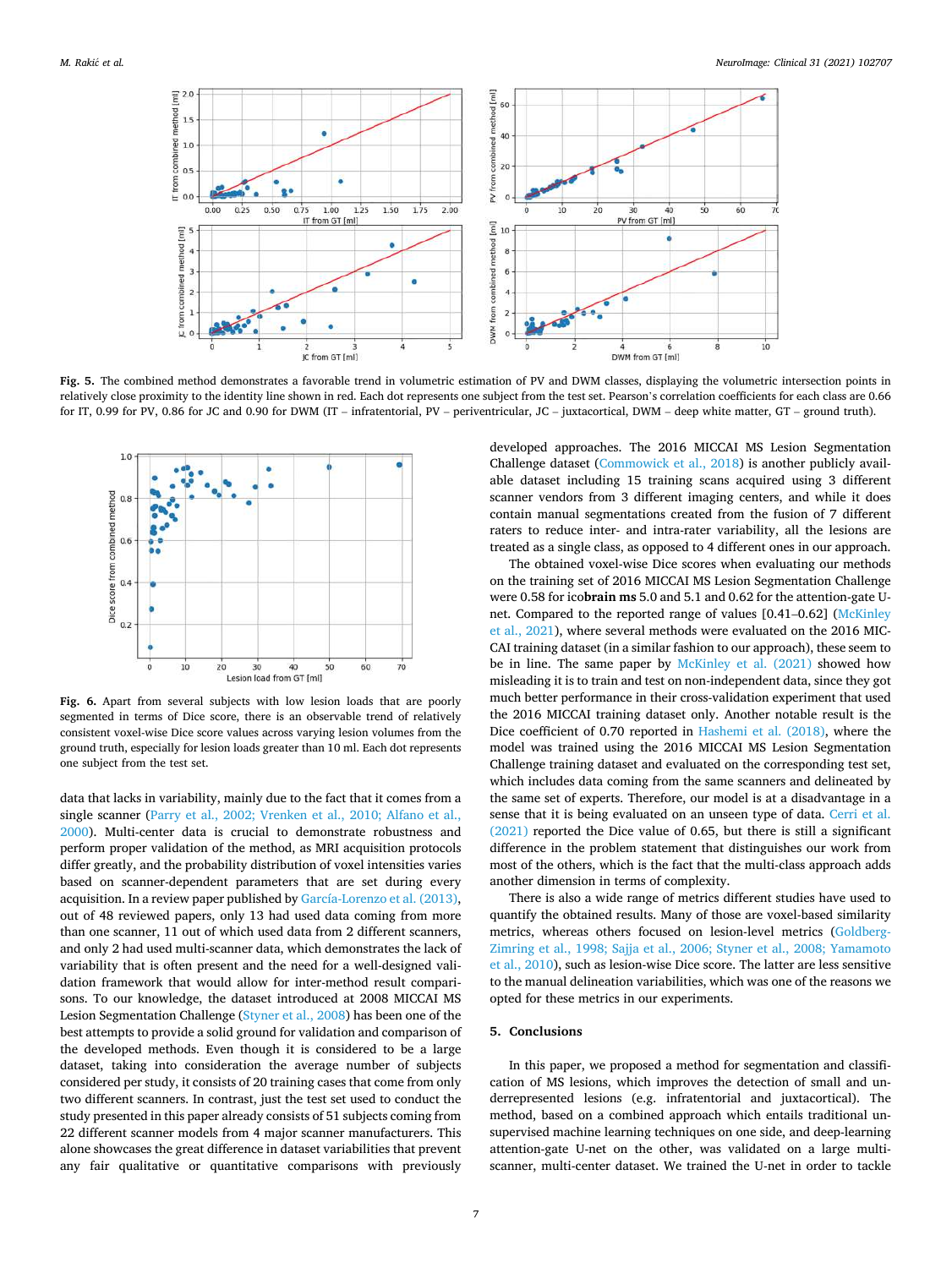<span id="page-7-0"></span>

**Fig. 7.** Combined method (right column) that combines unsupervised segmentation (left column) with a deep learning network equipped with attention gates allows better detection/classification/segmentation performance of MS lesions on FLAIR images (middle column), especially of small juxtacortical and infratentorial lesions. The examples have been selected to reflect some of the most extreme cases in terms of differences in performance between the two methods; the difference was quantified using 90th percentile of the absolute error in ml.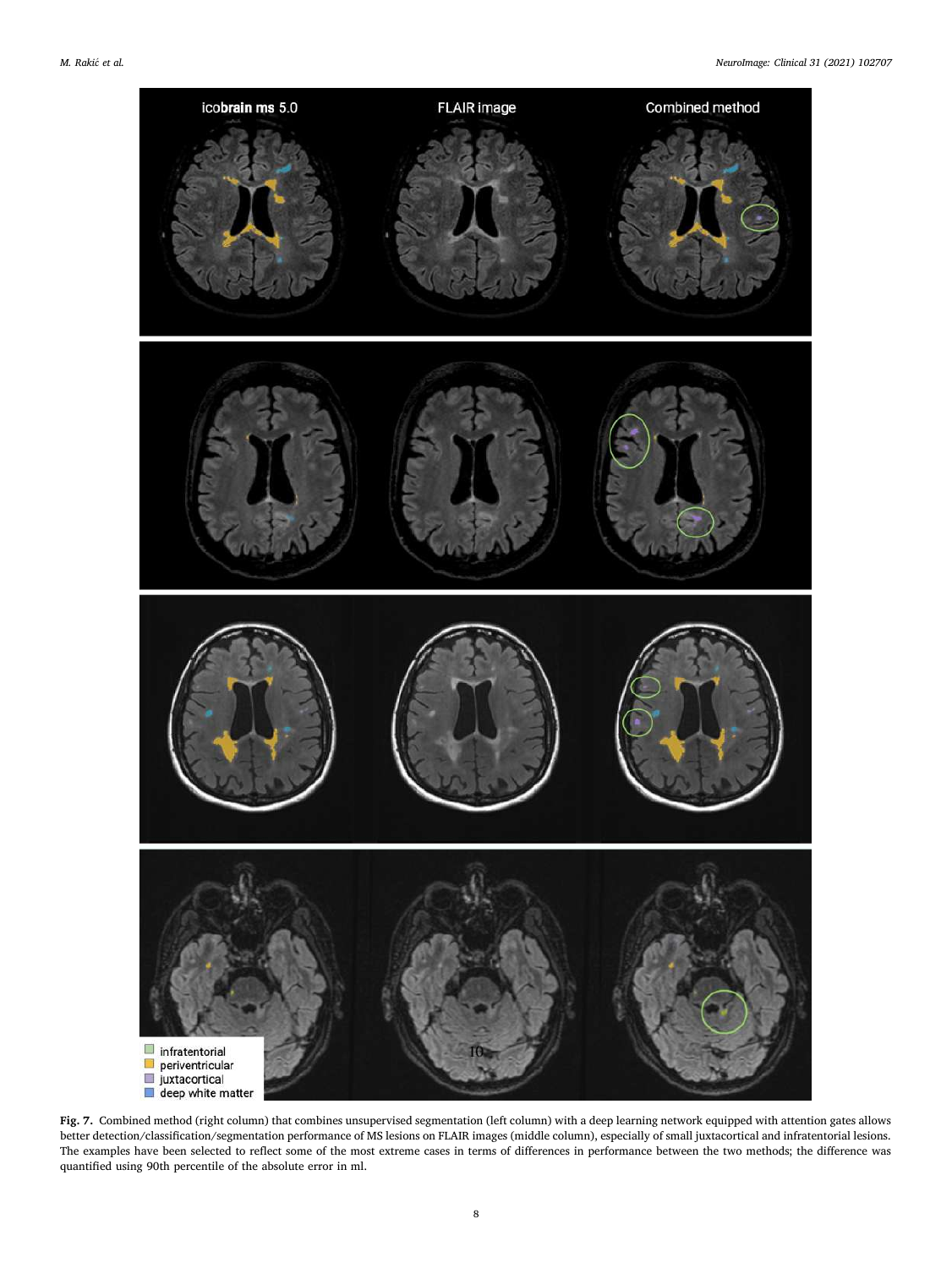<span id="page-8-0"></span>the main weakness of the former method, which is the detection of infratentorial and juxtacortical plaques in particular. Our results on independent test data illustrate the improvement in detection of these two classes when using the U-net, both qualitatively and quantitatively, through lesion-wise Dice scores (U-net shows improvement of 14% for infratentorial and 28% for juxtacortical plaques, with respect to ico**brain ms** 5.0). The combined method uses a simple label fusion of both methods, which outperforms either method individually and increases the improvement on juxtacortical lesion detection to 31% with respect to ico**brain ms** 5.0. To make the method as robust as possible, we applied data stratification strategies to make training and testing sets variable enough, but without introducing a potential bias during the network training stage. Comparison of the achieved results with the other works is mainly challenged by the lack of a standardized and large enough data set that includes multi-center data and is thus variable enough. Still, the validation of our method on the 2016 MICCAI dataset demonstrates a good level of consistency when it comes to lesion detection on an independent, publicly available dataset. Since the new deep-learning pipeline is now a part of a clinical product ico**brain ms**  5.1 that is FDA and CE approved and is constantly being validated on real-world clinical data, this method will be continually refined based on direct feedback from clinical users worldwide.

## **6. Ethical disclaimer about the usage of data**

After bringing ico**brain ms** on the market, ico**metrix** has analysed thousands of MR scans from MS patients as part of clinical practice in many hospitals worldwide. As of February 1, 2020, 6239 potential MS subjects, having both T1 and FLAIR images and comprising 44 projects (with one or more centers), had agreed to allow ico**metrix** to use an anonymised version of the already analysed MR images for post-market research purposes. Data is only considered anonymous if it cannot be used in any manner to identify the subject. ico**metrix** processes personal data received from the hospitals in conformity with the applicable data protection and privacy legislation. ico**metrix** has sufficient security measures to guarantee this, including procedures to contact the hospitals in the event of information security incidents. Authors Mladen Rakić, Sophie Vercruyssen, Simon Van Eyndhoven, Ezequiel de la Rosa, Saurabh Jain, Dirk Smeets and Diana M. Sima are all (or have been at the time of writing) employees of ico**metrix** (Leuven, Belgium).

#### **CRediT authorship contribution statement**

Mladen Rakić: Investigation, Methodology, Software, Writing original draft. **Sophie Vercruyssen:** Data curation, Software, Validation. **Simon Van Eyndhoven:** Formal analysis, Writing - review & editing. **Ezequiel de la Rosa:** Methodology, Software. **Saurabh Jain:**  Conceptualization, Methodology, Software. **Sabine Van Huffel:** Supervision, Writing - review & editing. **Frederik Maes:** Supervision, Writing - review & editing. **Dirk Smeets:** Supervision, Conceptualization, Funding acquisition. **Diana M. Sima:** Supervision, Conceptualization, Writing - review & editing, Funding acquisition.

## **Acknowledgments**

The authors would like to acknowledge Prof. Guy Nagels for valuable feedback on manual delineation protocol and corrections, Delphine Segaert for contributions to the manual delineation task, as well as Joep Stevens for his attention-gate block code. This work was supported by the European Union's Horizon 2020 research and innovation program under the Marie Sklodowska-Curie grant agreements No 813120 and No 765148. Sabine Van Huffel and Frederik Maes received funding from the Flemish Government (AI Research Program). Sabine Van Huffel and Frederik Maes are affiliated to Leuven.AI - KU Leuven institute for AI, B-3000, Leuven, Belgium.

#### **References**

- [Alfano, B., Brunetti, A., Larobina, M., Quarantelli, M., Tedeschi, E., Ciarmiello, A.,](http://refhub.elsevier.com/S2213-1582(21)00151-0/h0005) [Covelli, E.M., Salvatore, M., 2000. Automated segmentation and measurement of](http://refhub.elsevier.com/S2213-1582(21)00151-0/h0005)  [global white matter lesion volume in patients with multiple sclerosis. Journal of](http://refhub.elsevier.com/S2213-1582(21)00151-0/h0005)  [Magnetic Resonance Imaging 12, 799](http://refhub.elsevier.com/S2213-1582(21)00151-0/h0005)–807.
- [Ashton, E.A., Takahashi, C., Berg, M.J., Goodman, A., Totterman, S., Ekholm, S., 2003.](http://refhub.elsevier.com/S2213-1582(21)00151-0/h0010) [Accuracy and reproducibility of manual and semiautomated quantification of MS](http://refhub.elsevier.com/S2213-1582(21)00151-0/h0010) [lesions by MRI. Journal of Magnetic Resonance Imaging: An Official Journal of the](http://refhub.elsevier.com/S2213-1582(21)00151-0/h0010)  [International Society for Magnetic Resonance in Medicine 17, 300](http://refhub.elsevier.com/S2213-1582(21)00151-0/h0010)–308.
- [Bricq, S., Collet, C., Armspach, J.P., 2008. Lesions detection on 3D brain MRI using](http://refhub.elsevier.com/S2213-1582(21)00151-0/h0015) [trimmmed likelihood estimator and probabilistic atlas. In: 2008 5th IEEE](http://refhub.elsevier.com/S2213-1582(21)00151-0/h0015) [International Symposium on Biomedical Imaging: From Nano to Macro, IEEE,](http://refhub.elsevier.com/S2213-1582(21)00151-0/h0015) [pp. 93](http://refhub.elsevier.com/S2213-1582(21)00151-0/h0015)–96.
- Brust, J.C., 2018. Current Diagnosis & [Treatment Neurology. McGraw Hill Professional.](http://refhub.elsevier.com/S2213-1582(21)00151-0/h0020) [Calabresi, P.A., 2004. Diagnosis and management of multiple sclerosis. American Family](http://refhub.elsevier.com/S2213-1582(21)00151-0/h0025)  [Physician 70, 1935](http://refhub.elsevier.com/S2213-1582(21)00151-0/h0025)–1944.
- [Cerri, S., Puonti, O., Meier, D.S., Wuerfel, J., Mühlau, M., Siebner, H.R., Van Leemput, K.,](http://refhub.elsevier.com/S2213-1582(21)00151-0/h0030)  [2021. A contrast-adaptive method for simultaneous whole-brain and lesion](http://refhub.elsevier.com/S2213-1582(21)00151-0/h0030)  [segmentation in multiple sclerosis. NeuroImage 225, 117471](http://refhub.elsevier.com/S2213-1582(21)00151-0/h0030).
- Çiçek, Ö., [Abdulkadir, A., Lienkamp, S.S., Brox, T., Ronneberger, O., 2016. 3D U-net:](http://refhub.elsevier.com/S2213-1582(21)00151-0/h0035) [learning dense volumetric segmentation from sparse annotation. International](http://refhub.elsevier.com/S2213-1582(21)00151-0/h0035)  [Conference on Medical Image Computing and Computer-Assisted Intervention,](http://refhub.elsevier.com/S2213-1582(21)00151-0/h0035)  [Springer 424](http://refhub.elsevier.com/S2213-1582(21)00151-0/h0035)–432.
- [Commowick, O., Istace, A., Kain, M., Laurent, B., Leray, F., Simon, M., Pop, S.C.,](http://refhub.elsevier.com/S2213-1582(21)00151-0/h0040) Girard, P., Ameli, R., Ferré, J.C., et al., 2018. Objective evaluation of multiple [sclerosis lesion segmentation using a data management and processing](http://refhub.elsevier.com/S2213-1582(21)00151-0/h0040) [infrastructure. Scientific Reports 8, 1](http://refhub.elsevier.com/S2213-1582(21)00151-0/h0040)–17.
- [Crum, W.R., Camara, O., Hill, D.L., 2006. Generalized overlap measures for evaluation](http://refhub.elsevier.com/S2213-1582(21)00151-0/h0045) [and validation in medical image analysis. IEEE Transactions on Medical Imaging 25,](http://refhub.elsevier.com/S2213-1582(21)00151-0/h0045)  [1451](http://refhub.elsevier.com/S2213-1582(21)00151-0/h0045)–1461.
- [Evans, A.C., Marrett, S., Neelin, P., Collins, L., Worsley, K., Dai, W., Milot, S., Meyer, E.,](http://refhub.elsevier.com/S2213-1582(21)00151-0/h0050)  [Bub, D., 1992. Anatomical mapping of functional activation in stereotactic](http://refhub.elsevier.com/S2213-1582(21)00151-0/h0050)  [coordinate space. Neuroimage 1, 43](http://refhub.elsevier.com/S2213-1582(21)00151-0/h0050)–53.
- [Filippi, M., Horsfield, M., Bressi, S., Martinelli, V., Baratti, C., Reganati, P., Campi, A.,](http://refhub.elsevier.com/S2213-1582(21)00151-0/h0055)  [Miller, D., Comi, G., 1995. Intra-and inter-observer agreement of brain MRI lesion](http://refhub.elsevier.com/S2213-1582(21)00151-0/h0055) [volume measurements in multiple sclerosis: a comparison of techniques. Brain 118,](http://refhub.elsevier.com/S2213-1582(21)00151-0/h0055)  [1593](http://refhub.elsevier.com/S2213-1582(21)00151-0/h0055)–1600.
- [Forbes, F., Doyle, S., Garcia-Lorenzo, D., Barillot, C., Dojat, M., 2010. Adaptive weighted](http://refhub.elsevier.com/S2213-1582(21)00151-0/h0060)  [fusion of multiple MR sequences for brain lesion segmentation. In: 2010 IEEE](http://refhub.elsevier.com/S2213-1582(21)00151-0/h0060) [international symposium on biomedical imaging: from nano to macro, IEEE,](http://refhub.elsevier.com/S2213-1582(21)00151-0/h0060) [pp. 69](http://refhub.elsevier.com/S2213-1582(21)00151-0/h0060)–72.
- [García-Lorenzo, D., Francis, S., Narayanan, S., Arnold, D.L., Collins, D.L., 2013. Review](http://refhub.elsevier.com/S2213-1582(21)00151-0/h0065)  [of automatic segmentation methods of multiple sclerosis white matter lesions on](http://refhub.elsevier.com/S2213-1582(21)00151-0/h0065)  [conventional magnetic resonance imaging. Medical Image Analysis 17, 1](http://refhub.elsevier.com/S2213-1582(21)00151-0/h0065)–18.
- [Goldberg-Zimring, D., Achiron, A., Miron, S., Faibel, M., Azhari, H., 1998. Automated](http://refhub.elsevier.com/S2213-1582(21)00151-0/h0070) [detection and characterization of multiple sclerosis lesions in brain MR images.](http://refhub.elsevier.com/S2213-1582(21)00151-0/h0070) [Magnetic Resonance Imaging 16, 311](http://refhub.elsevier.com/S2213-1582(21)00151-0/h0070)–318.
- [Goldenberg, M.M., 2012. Multiple Sclerosis Review. Pharmacy and Therapeutics 37, 175.](http://refhub.elsevier.com/S2213-1582(21)00151-0/h0075)
- [Grimaud, J., Lai, M., Thorpe, J., Adeleine, P., Wang, L., Barker, G., Plummer, D.,](http://refhub.elsevier.com/S2213-1582(21)00151-0/h0080)  [Tofts, P., McDonald, W., Miller, D., 1996. Quantification of MRI lesion load in](http://refhub.elsevier.com/S2213-1582(21)00151-0/h0080) [multiple sclerosis: a comparison of three computer-assisted techniques. Magnetic](http://refhub.elsevier.com/S2213-1582(21)00151-0/h0080) [Resonance Imaging 14, 495](http://refhub.elsevier.com/S2213-1582(21)00151-0/h0080)–505.
- [Hashemi, S.R., Salehi, S.S.M., Erdogmus, D., Prabhu, S.P., Warfield, S.K., Gholipour, A.,](http://refhub.elsevier.com/S2213-1582(21)00151-0/h0085)  [2018. Asymmetric loss functions and deep densely-connected networks for highly](http://refhub.elsevier.com/S2213-1582(21)00151-0/h0085)[imbalanced medical image segmentation: Application to multiple sclerosis lesion](http://refhub.elsevier.com/S2213-1582(21)00151-0/h0085)  [detection. IEEE Access 7, 1721](http://refhub.elsevier.com/S2213-1582(21)00151-0/h0085)–1735.
- [Hauser, S.L., Goodin, D.S., 2005. Multiple sclerosis and other demyelinating diseases.](http://refhub.elsevier.com/S2213-1582(21)00151-0/h0090) [Harrisons Principles of Internal Medicine 16, 2461](http://refhub.elsevier.com/S2213-1582(21)00151-0/h0090).
- Isensee, F., Petersen, J., Klein, A., Zimmerer, D., Jaeger, P.F., Kohl, S., Wasserthal, J., Koehler, G., Norajitra, T., Wirkert, S., et al., 2018. nnU-net: Self-adapting framework for U-net-based medical image segmentation. arXiv preprint arXiv:1809.10486.
- [Jain, S., Sima, D.M., Ribbens, A., Cambron, M., Maertens, A., Van Hecke, W., De Mey, J.,](http://refhub.elsevier.com/S2213-1582(21)00151-0/h0100)  [Barkhof, F., Steenwijk, M.D., Daams, M., et al., 2015. Automatic segmentation and](http://refhub.elsevier.com/S2213-1582(21)00151-0/h0100) [volumetry of multiple sclerosis brain lesions from MR images. NeuroImage: Clinical](http://refhub.elsevier.com/S2213-1582(21)00151-0/h0100)  [8, 367](http://refhub.elsevier.com/S2213-1582(21)00151-0/h0100)–375.
- [Johnston, B., Atkins, M.S., Mackiewich, B., Anderson, M., 1996. Segmentation of](http://refhub.elsevier.com/S2213-1582(21)00151-0/h0105)  [multiple sclerosis lesions in intensity corrected multispectral MRI. IEEE Transactions](http://refhub.elsevier.com/S2213-1582(21)00151-0/h0105)  [on Medical Imaging 15, 154](http://refhub.elsevier.com/S2213-1582(21)00151-0/h0105)–169.
- [Kamnitsas, K., Bai, W., Ferrante, E., McDonagh, S., Sinclair, M., Pawlowski, N.,](http://refhub.elsevier.com/S2213-1582(21)00151-0/h0110)  [Rajchl, M., Lee, M., Kainz, B., Rueckert, D., et al., 2017. Ensembles of multiple](http://refhub.elsevier.com/S2213-1582(21)00151-0/h0110) [models and architectures for robust brain tumour segmentation. International](http://refhub.elsevier.com/S2213-1582(21)00151-0/h0110) [MICCAI Brainlesion Workshop, Springer. 450](http://refhub.elsevier.com/S2213-1582(21)00151-0/h0110)–462.
- [Krizhevsky, A., Sutskever, I., Hinton, G.E., 2017. Imagenet classification with deep](http://refhub.elsevier.com/S2213-1582(21)00151-0/h0115)  [convolutional neural networks. Communications of the ACM 60, 84](http://refhub.elsevier.com/S2213-1582(21)00151-0/h0115)–90.
- Maas, A.L., Hannun, A.Y., Ng, A.Y., 2013. Rectifier nonlinearities improve neural network acoustic models, in: Proc. icml, p. 3.
- [McDonald, W.I., Compston, A., Edan, G., Goodkin, D., Hartung, H.P., Lublin, F.D.,](http://refhub.elsevier.com/S2213-1582(21)00151-0/h0125) [McFarland, H.F., Paty, D.W., Polman, C.H., Reingold, S.C., et al., 2001.](http://refhub.elsevier.com/S2213-1582(21)00151-0/h0125) [Recommended diagnostic criteria for multiple sclerosis: guidelines from the](http://refhub.elsevier.com/S2213-1582(21)00151-0/h0125) [international panel on the diagnosis of multiple sclerosis. Annals of Neurology:](http://refhub.elsevier.com/S2213-1582(21)00151-0/h0125) [Official Journal of the American Neurological Association and the Child Neurology](http://refhub.elsevier.com/S2213-1582(21)00151-0/h0125)  [Society 50, 121](http://refhub.elsevier.com/S2213-1582(21)00151-0/h0125)–127.
- [McKinley, R., Wepfer, R., Aschwanden, F., Grunder, L., Muri, R., Rummel, C., Verma, R.,](http://refhub.elsevier.com/S2213-1582(21)00151-0/h0130)  [Weisstanner, C., Reyes, M., Salmen, A., et al., 2021. Simultaneous lesion and brain](http://refhub.elsevier.com/S2213-1582(21)00151-0/h0130)